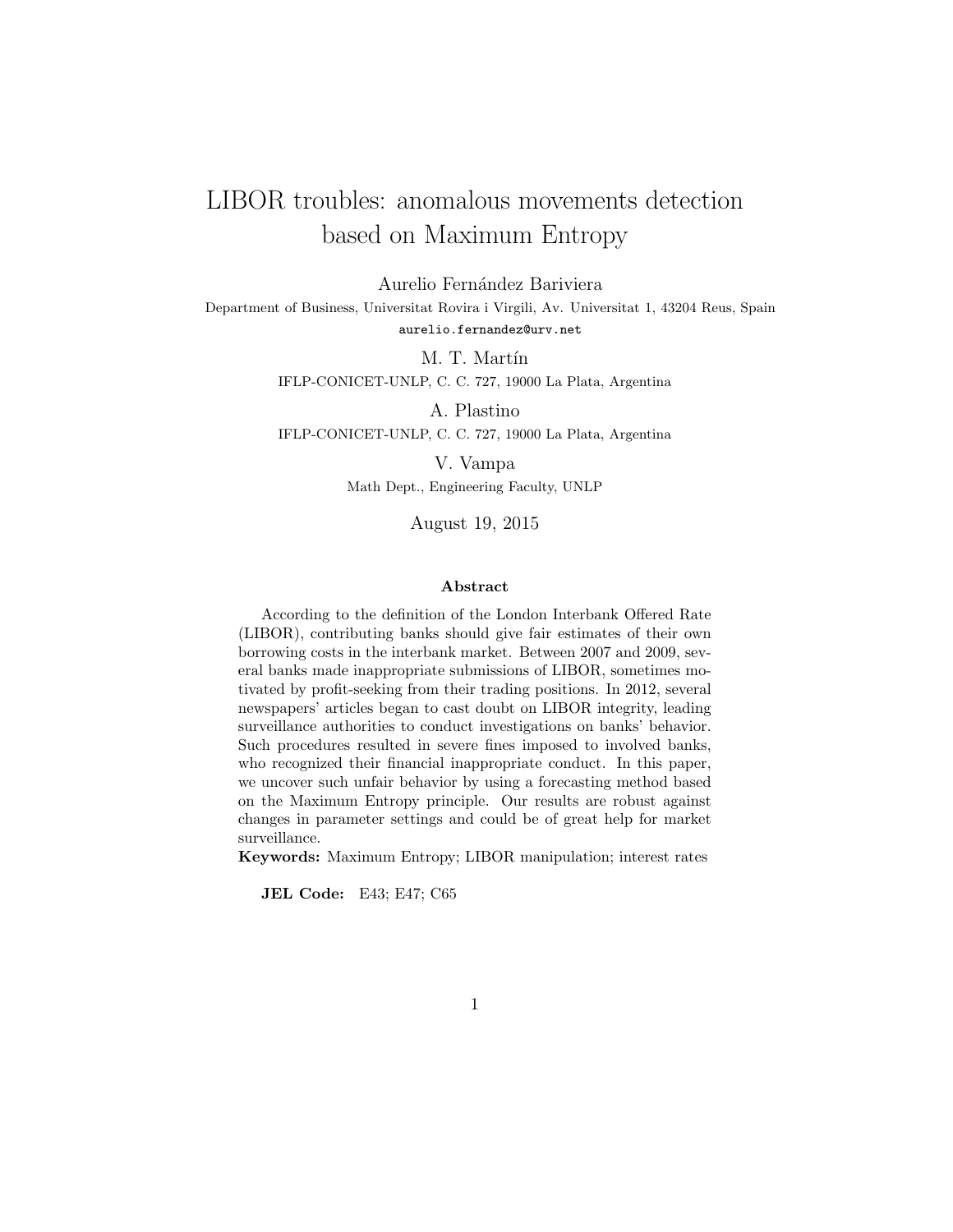## 1 Introduction

London Interbank Offered Rate (LIBOR) was established in 1986 by the British Banking Association (BBA), who defines LIBOR as "the rate at which an individual Contributor Panel bank could borrow funds, were it to do so by asking for and then accepting inter-bank offers in reasonable market size, just prior to 11:00 [a.m.] London time". Every London business day each bank within the Contributor Panel (selected banks from BBA) makes a blind submission (each banker does not know what the quotes of the other Banks are) and a compiler (Thomson Reuters) averages the second and third quartiles. In other words, LIBOR is the trimmed average of the expected borrowing rates of leading banks. LIBOR rates are published for several maturities and currencies.

Over the time LIBOR became a fundamental interest rate with three main characteristics: (i) it was viewed as an (intended) measure of the borrowing cost in the interbank market, (ii) before the financial crisis, it was interpreted as a risk free rate and (iii) it is a signal of global credit market conditions. Libor is enormously influential due to its use for the valuation of financial products worth trillions of dollars ([3])

The way in which LIBOR is fixed is peculiar, because it does not arise from actual transactions. It is not the result of the competing forces of supply and demand. There is a panel of banks selected by the BBA. Each of them should submit their best estimate according to the following question: "At what rate could you borrow funds, were you to do so by asking for and then accepting inter-bank offers in a reasonable market size just prior to 11 am?" ([5]). At some point, individual bank LIBOR submissions are often regarded as a proxy for the financial health of the submitting entity. Usually, an employee or group of employees responsible for cash management in a bank are in charge of the daily submission to BBA. They should base their submission on the money market conditions for the bank, and should not be influenced by other bank divisions such as the derivatives trading desks. A fair Libor could signals the state of the interbank money market, and the central banks could act to alleviate frictions in it.

Until May 29, 2008 LIBOR was presumed a pretty honest estimation of the borrowing costs of prime banks. On that day, [8] published an article on the Wall Street Journal casting doubts on the transparency of LIBOR's setting, implying that published rates were lower than those implied by credit default swaps (CDS). Investigations conducted by several market authorities such as US Department of Justice, the European Commission, and the Fi-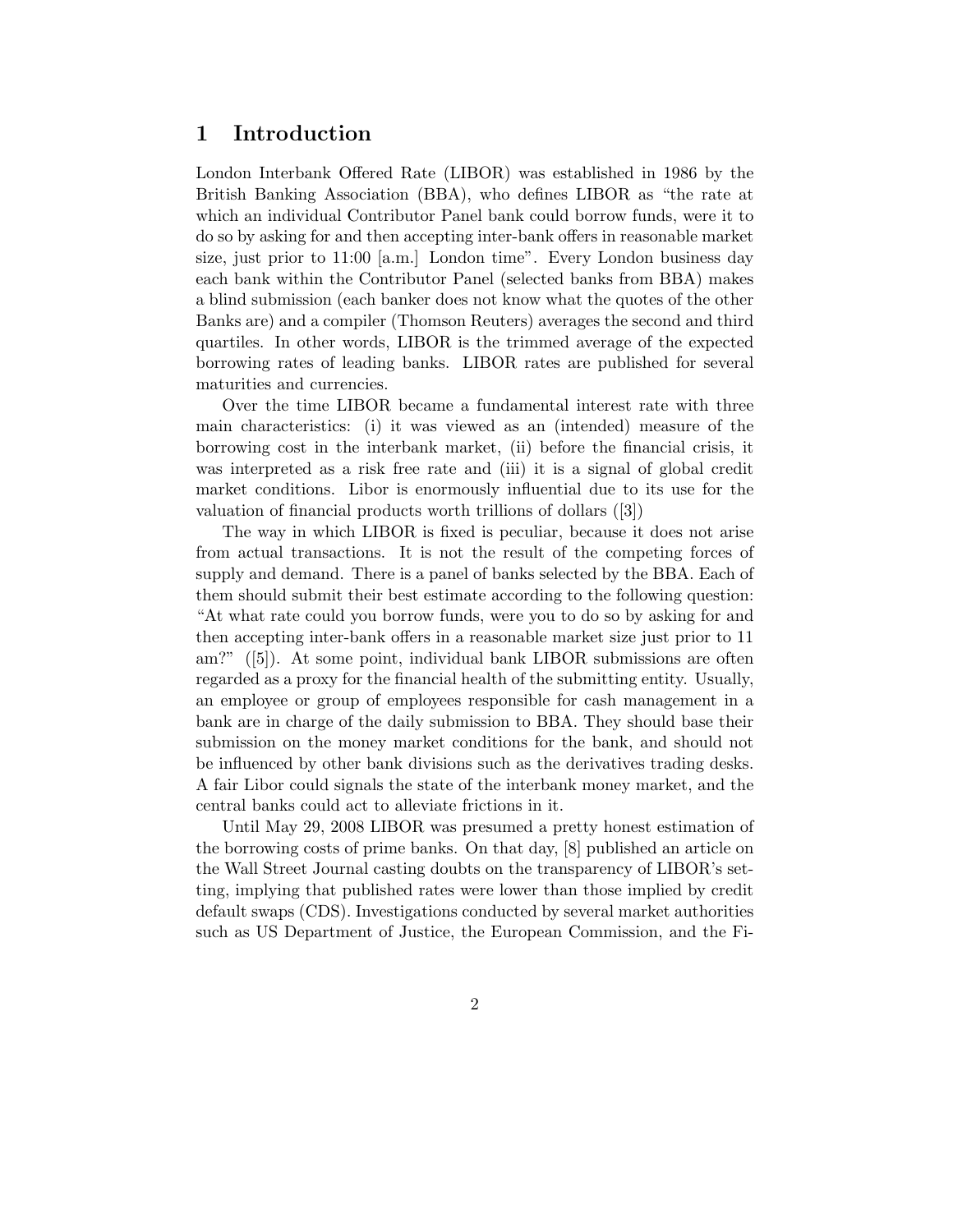nancial Services Authority  $(FSA)^1$  detected data manipulation and imposed severe fines to banks involved in such illegal procedure.

Several leading banks applied for leniency. Jurists use to say "confessio est probatio probatissima", i.e. confession is the best proof. Therefore, we can accept that, at least, there was some kind of unfair individual submissions or even worse, a collusion attempt by a cartel of banks. This manipulation had two main objectives. On the one hand, low submissions were intended to give the market a signal of the bank's own good financial health. If a bank steadily submits greater rates, this could indicate problems in raising money, generating concerns regarding a underlying solvency problem. On the other hand, some low submissions could be aimed to earn money from certain portfolio positions, whose assets are valued according to LIBOR.

The effect of erroneous LIBOR extends beyond the financial markets. In addition to provide a biased interbank lending cost, [11] affirms that it corrupts a "key variable in the first stage of the monetary transmission mechanism".

The importance of a good pricing system is based on its usefulness for making decisions. As Hayek [6] affirmed "we must look at the price system as such a mechanism for communicating information if we want to understand its real function". If the price system is contaminated, but perceived as pure, the effect could reach also the real economy, making it difficult to find a way out the financial crisis.

This rate-rigging scandal made economists to examine the evolution of LIBOR rates and compare it with other market rates. [12] documented the decoupling of the LIBOR rate from other market rates such as the Overnight Interest Swap (OIS), Effective Federal Fund (EFF), Certificate of Deposits (CDs), Credit Default Swaps (CDS), and Repo rates. They hypothesize that the reasons for the divergent behavior were due to expectations of future interest rates and in the accompanying counterpart risk. [10] study individual quotes in the LIBOR bank panel and corroborate the claim by [8] that LI-BOR quotes in the US are not strongly related to other bank borrowing cost proxies. In their model, the incentive for misreporting borrowing costs is profiting from a portfolio position. Consequently, the misreporting could point upwards in one currency and downwards in another one, depending on the portfolio exposition. The evidence of such behavior is detected with the formation of a compact cluster of the different panel bank quotes around a

<sup>&</sup>lt;sup>1</sup>It is noteworthy that the Financial Services Act 2012 renamed FSA as Financial Conduct Authority (FCA), raising the importance of "fair conduct" in financial markets.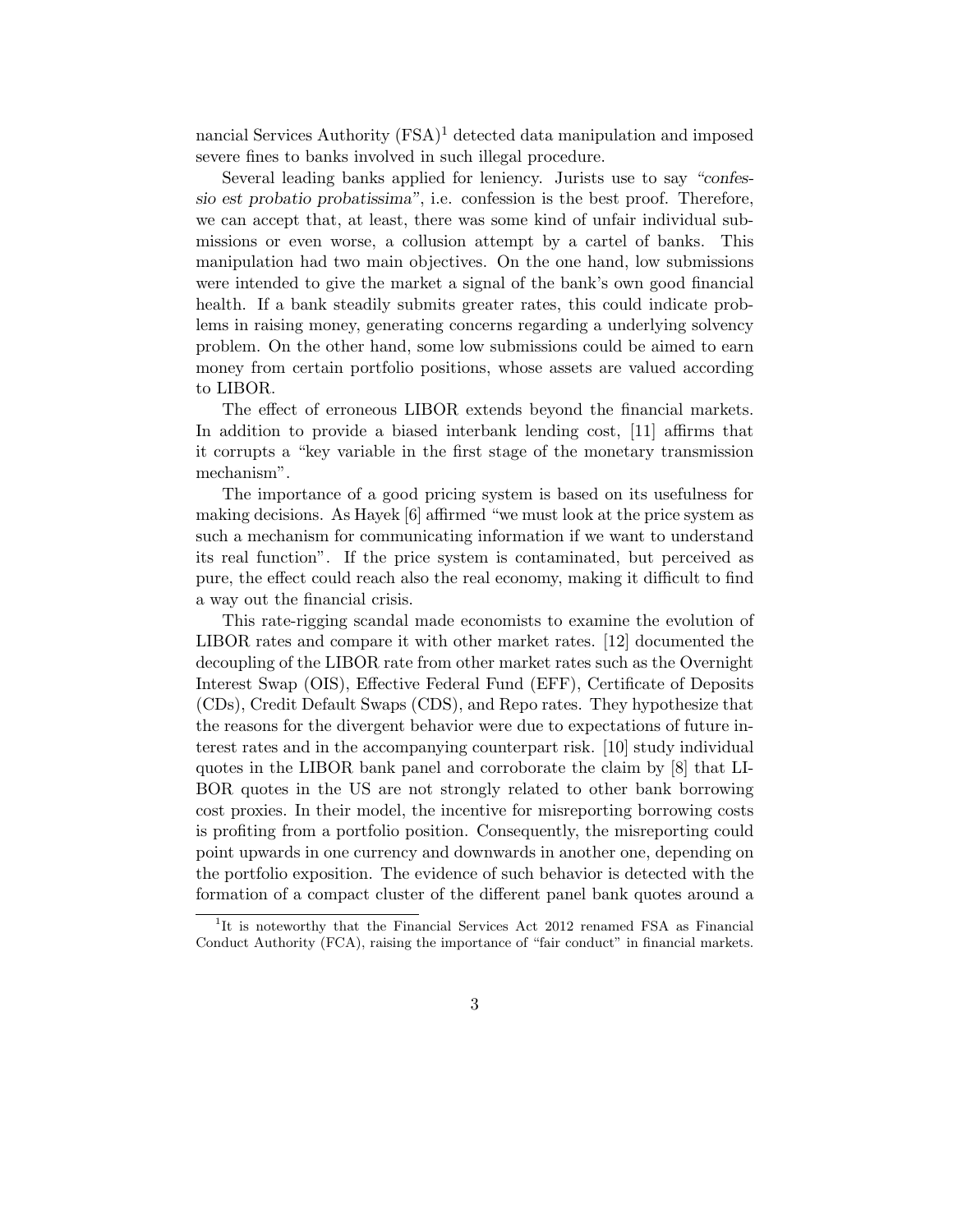given point. [2] track daily LIBOR rates over the period 1987 to 2008.

In particular, this paper analyzes the empirical distribution of the Second Digits (SDs) of the Libor interest rate, and compares them with the uniform and Benford's distributions. Taking into account the whole period, the null hypothesis that the empirical distribution follows either the uniform or the Benford's distribution cannot be rejected. However, if only the period after the sub-prime crisis is taken into account, the null hypothesis is rejected. This result puts into question the "aseptic" setting of LIBOR. In a recent paper Bariviera *et al.* [4] the authors uncover strange changes in the information endowment of LIBOR time series, as measured by two information theory quantifiers, namely permutation entropy and permutation statistical complexity. Their results allow to infer some degree of manipulation or, at least, changes in the underlying stochastic process that governs interest rate's time series.

Antitrust law enforcement is complex, because manipulation and fraud can be elegantly camouflaged. An statistical procedure could hardly be accepted as legal proof in a court of law. However, its use by surveillance authorities makes the attempted manipulation more costly and more difficult to be maintained. Consequently, we view our proposal as a market watch mechanism that could make manipulation and/or collusion attempts more difficult in the future. Additionally, an efficient overseeing mechanism could increase the incentives to apply for leniency at earlier stages of the manipulation ([1].)

The aim of this paper is to show that a forecasting method based on Maximum Entropy Principle (MaxEnt) is very useful not only to produce accurate forecasts, but also to detect some anomalous situations in time series. In particular, we claim that, in absence of data manipulation, forecast accuracy should be approximately the same at all times under examination. On the contrary, manipulation would produce more predictable consequences, increasing the predictive-power of our model, that we apply here to LIBOR and other UK interest rates.

This paper is organized as follows. Section 2 describes our methodology based on the Maximum Entropy method. Section 3 describes the data used in the paper and deals with the results obtained with the proposed methodology. Finally, section 4 draws the main conclusions.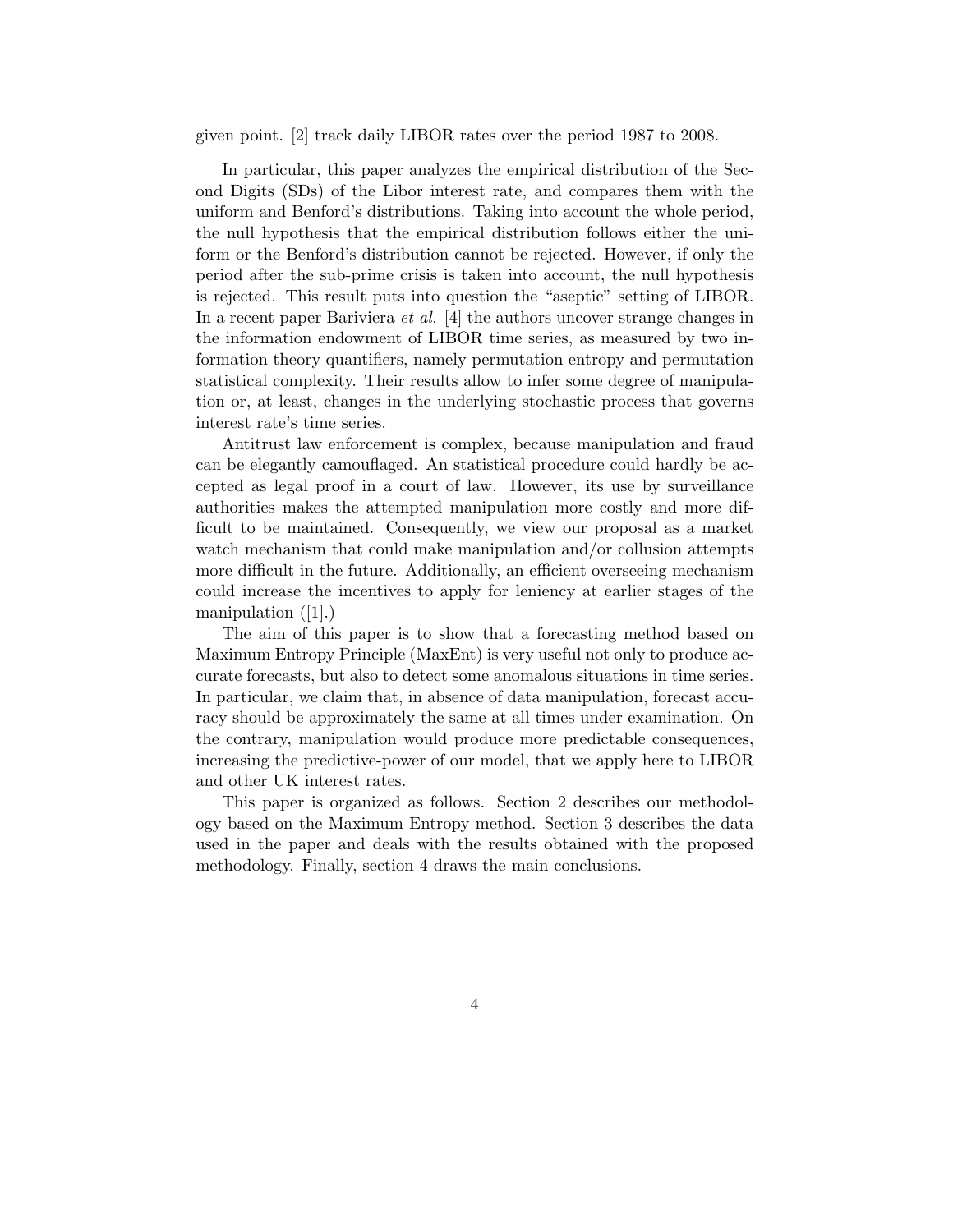### 2 MaxEnt approach for predictions in time-series

In a recent paper, Martin *et al.* [7] developed an information theory based method for time series prediction. Given its outstanding results in approaching the true dynamics underlying a given time series, we believe that it is a suitable method to apply here. In order to make the paper self-contained, we review below the description of the method, taken from [7].

The behavior of a dynamical system can be registrated as a time series i.e. a sequence of measurements  $\{v(t_n), n = 1, \ldots, N\}$  of an observable of the system at discrete times  $t_n$ , where N is the length of the time series.

The Takens theorem of 1981 asserts that, for  $T \in \mathbb{R}, T > 0$ , there exists a functional form of the type,

$$
v(t+T) = F(\mathbf{v}(t)),\tag{1}
$$

where

$$
\mathbf{v}(t) = [v_1(t), v_2(t), \dots, v_d(t)], \qquad (2)
$$

and  $v_i(t) = v(t - (i-1)\Delta)$ , for  $i = 1, \ldots, d$ .  $\Delta$  is the time lag and d is the embedding dimension of the reconstruction. T represents the *anticipation time* and it is of fundamental importance for a prediction model. We will consider (as in [[7]) and references therein a particular represen-

tation for the mapping function of Eq. (1), expressing it, using Einstein's summation notation, as an expansion of the form

$$
F^*(\mathbf{v}(t)) = a_0 + a_{i_1}v_{i_1}(t) + a_{i_1i_2}v_{i_1}(t)v_{i_2}(t) + a_{i_1i_2i_3}v_{i_1}(t)v_{i_2}(t)v_{i_3}(t) + \dots (3) + a_{i_1i_2\dots i_{np}}v_{i_1}(t)v_{i_2}(t)\dots v_{i_{np}}(t),
$$

where  $1 \leq i_k \leq d$  with  $1 \leq k \leq n_p$  and  $n_p$  being an adequately chosen polynomial degree so as to to series-expand the mapping  $F^*$ . The number of parameters in Eq.(3) corresponding to the terms of degree  $k$  depends on the embedding dimension and can be calculated using combination with repetitions,

$$
\left(\begin{array}{c} d \\ k \end{array}\right)^* = \frac{(d+k-1)!}{k!(d-1)!} \tag{4}
$$

Accordingly, the length of the vector of parameters  $a, N_c$ , is

$$
N_c = \sum_{k=1}^{n_p} \left(\begin{array}{c} d \\ k \end{array}\right)^* \tag{5}
$$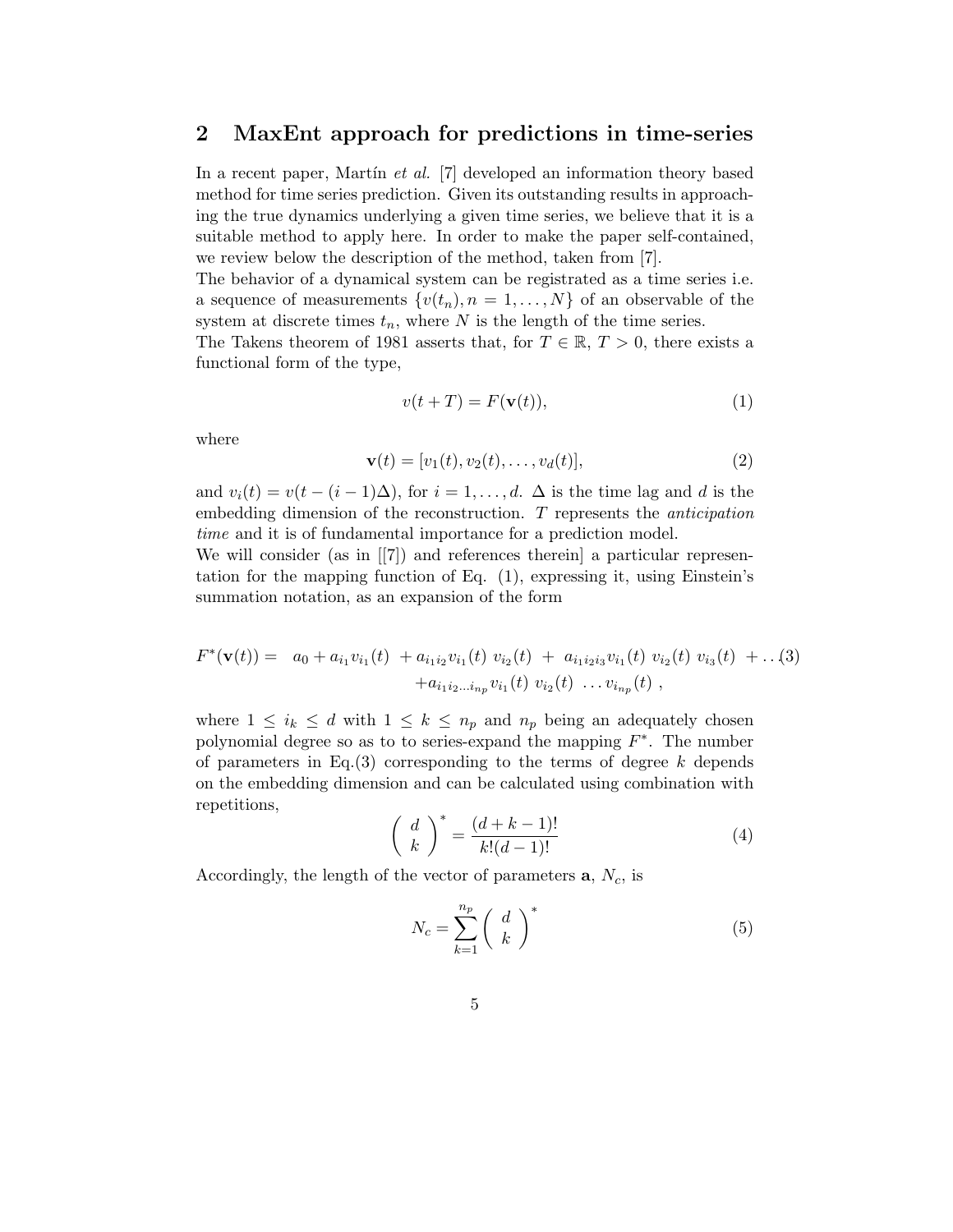The computations are made on the basis of a specific information supply, given by  $M$  points of the series

$$
\{\mathbf v(t_n), v(t_n+T)\}, \quad n=1,\ldots,M. \tag{6}
$$

Given the data set in Eq. (6), the parametric mapping in Eq. (3) will be determined by the following condition,

$$
F^*(\mathbf{v}(t_n)) = v(t_n + T) \qquad n = 1, ..., M,
$$
 (7)

which can be expressed in matrix form as,

$$
W\mathbf{a} = \mathbf{v}_T,\tag{8}
$$

where W is a matrix of size  $M \times N_c$ , whose *n*-th row is

 $[1, v_{i_1}(t_n), v_{i_1}(t_n)v_{i_2}(t_n), \ldots, v_{i_1}(t_n)v_{i_2}(t_n)\ldots v_{i_{n_p}}(t_n)]$  (Cf. Eq.(3)) and  $(\mathbf{v}_T)_n = v(t_n + T)$ , for  $n = 1, \ldots, M$ . Shannon's entropy, defined for a discrete random variable, can be extended to situations for which the random variable under consideration is continuous.

In order to infer coefficients which are consistent with the data we shall assume that each set **a** is realized with probability  $P(\mathbf{a})$ . Thus, a normalized probability distribution over the possible sets a is introduced,

$$
\int_{I} P(\mathbf{a}) \, d\mathbf{a} = 1,\tag{9}
$$

where  $d\mathbf{a} = da_1 da_2 \cdots da_{N_c}$  and  $N_c$  is the number of parameters of the model.

The problem then becomes that of finding  $P(a)$  subject to the requirement that the associated entropy  $H$  be maximized, since this is the best way of avoiding any bias. The expectation value of a, is defined by

$$
\langle \mathbf{a} \rangle = \int_I P(\mathbf{a}) \mathbf{a} \, d\mathbf{a}.\tag{10}
$$

Consider the continuous random variable a with probability density function  $p(\mathbf{a})$  on I and  $I = (-\infty, \infty)$ . The entropy is given by

$$
H(\mathbf{a}) = -\int_{I} P(\mathbf{a}) \ln P(\mathbf{a}) \, d\mathbf{a},\tag{11}
$$

whenever it exists, and the relative entropy reads

$$
H = -\int_{I} P(\mathbf{a}) \ln \frac{P(\mathbf{a})}{P_0(\mathbf{a})} d\mathbf{a}, \qquad (12)
$$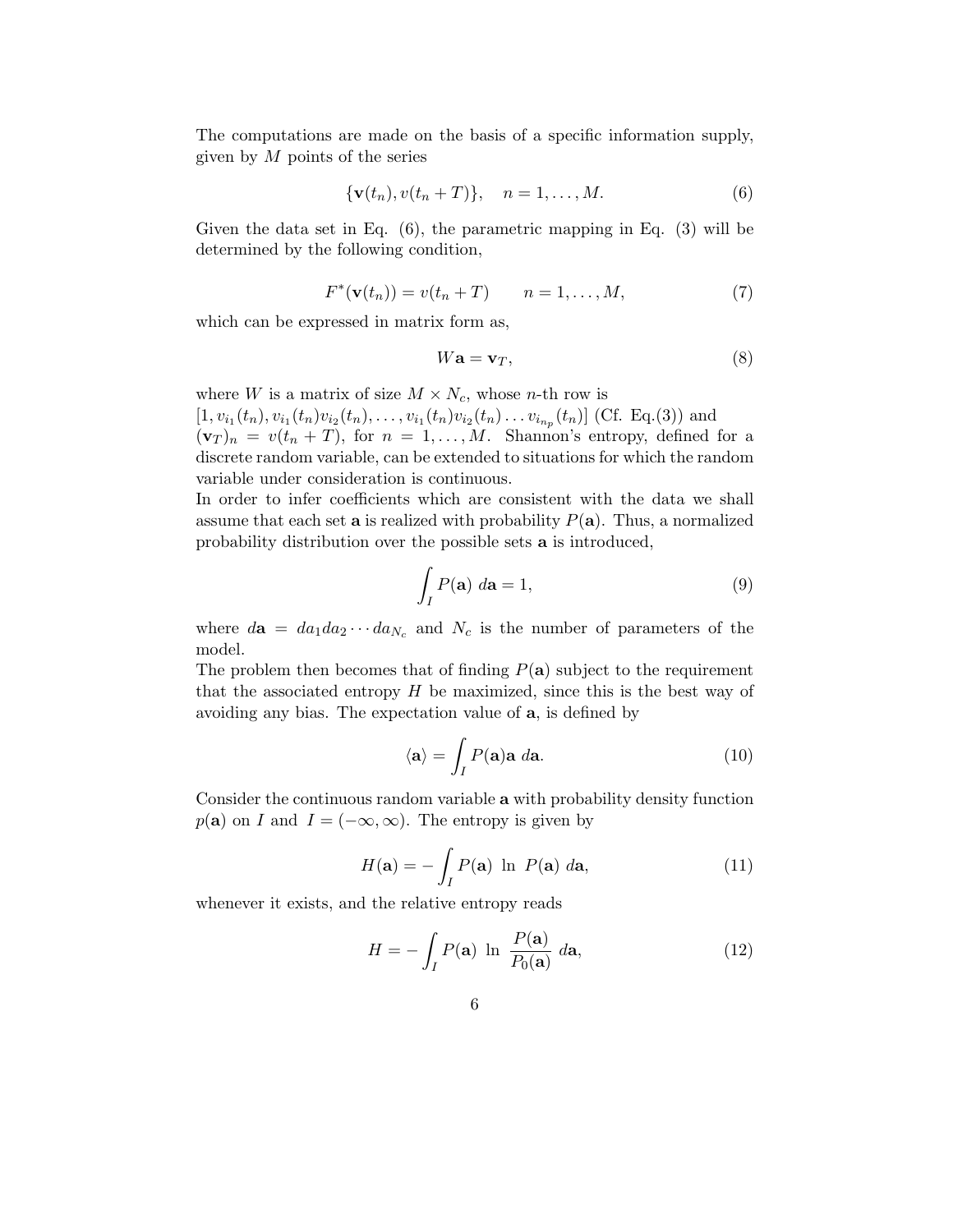where  $P_0(\mathbf{a})$  is an appropriately chosen a priori distribution.

This measure exhibits many of the properties of a discrete entropy but, unlike the entropy of a discrete random variable, that for a continuous random variable may be infinitely large, negative, or positive (Ash, 1965 [6]). We characterize, via the entropic maximum principle, various probability distributions, subject to the constraints Eq.(9) and Eq.(8) for the expectation  $\langle a \rangle$ of a. The method for solving this constrained optimization problem is to use Lagrange multipliers for each of the operating constraints and maximize the following functional with respect to  $P(\mathbf{a})$ ,

$$
J = -\left[\int_I P(\mathbf{a}) \ln \frac{P(\mathbf{a})}{P_0(\mathbf{a})} d\mathbf{a} + \lambda_0 \left[\int_I P(\mathbf{a}) d\mathbf{a} - 1\right] + \lambda^t \int_I \left[W P(\mathbf{a}) \mathbf{a} - \mathbf{v}_T\right] d\mathbf{a}\right],\tag{13}
$$

where  $\lambda_0$  and  $\lambda$  are Lagrange multipliers associated, respectively, with the normalization condition and with the constraints, Eq.(9) and Eq.(8). Taking the functional derivative with respect to  $P(\mathbf{a})$  we get

$$
\frac{\partial J}{\partial P(\mathbf{a})} = \ln\left(\frac{P(\mathbf{a})}{P_0(\mathbf{a})}\right) + 1 + \lambda_0 + \lambda^t W \mathbf{a} = 0,\tag{14}
$$

which implies that the maximum entropy distribution must have the form

$$
P(\mathbf{a}) = \exp -(1 + \lambda_0) \exp(\lambda^t W \mathbf{a}) P_0(\mathbf{a}) \tag{15}
$$

If the a priori probability distribution  $P_0(\mathbf{a})$  is chosen to be proportional to  $\exp(-\frac{1}{2})$  $\frac{1}{2}$  $a^{t} [\sigma^{2}]^{-1}$ **a**), where  $\sigma^{2}$  is the covariance matrix, a Gaussian form for the probability distribution  $P(\mathbf{a})$  is obtained, with

$$
\langle \mathbf{a} \rangle = -\sigma W^t \lambda \tag{16}
$$

Considering Eq.(8), the Lagrange multipliers  $\lambda$  can be eliminated:

$$
\lambda = -\sigma^{-1} (WW^t)^{-1} \mathbf{v}_T, \tag{17}
$$

and one can thus write

$$
\langle \mathbf{a} \rangle = W^t (WW^t)^{-1} \mathbf{v}_T.
$$
 (18)

The matrix  $W^t(WW^t)^{-1}$  is known as the Moore-Penrose pseudo-inverse of the matrix  $W$  (see [7] and references therein). Consequently, this result shows that the maximum entropy principle coincides with a least square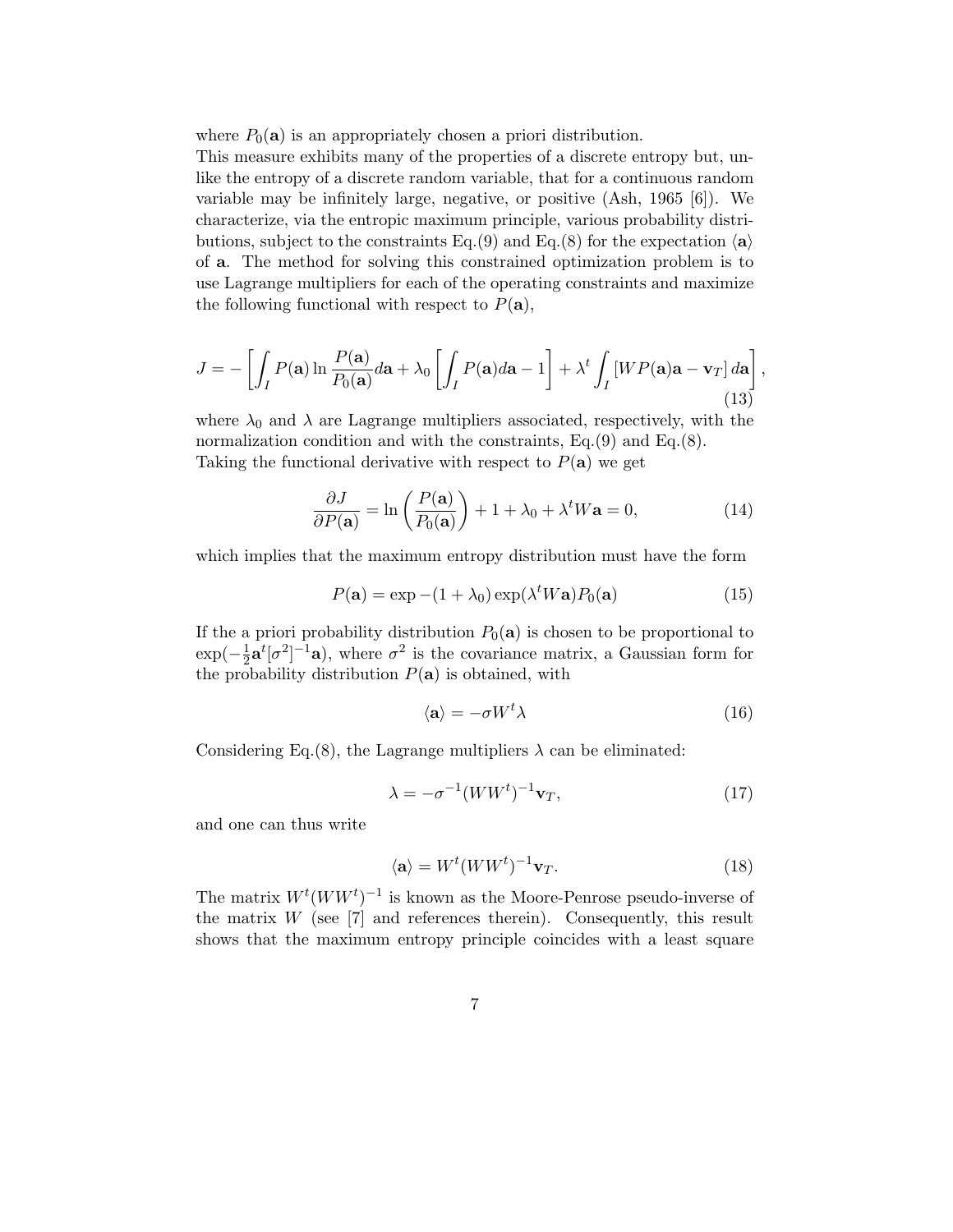criterion. Once the pertinent parameter vector a is determined, it is used to predict **new** series' values,  $\widehat{v}(t_n + T))_{n=1,\dots,M_P}$ , according to

$$
(\widehat{v}(t_n+T))_{n=1,\dots,M_P} = \widehat{W}\mathbf{a},\tag{19}
$$

where  $\widehat{W}$  is the matrix of size  $M_P \times N_c$  (see Eq.(8)), obtained using  $\widehat{v}(t_n)$ values.

# 3 Data and results

We analyze the Libor in pound Sterling. The data span is from 01/01/1999 until 21/10/2008, with a total of 2560 datapoints. All data were retrieved from DataStream.

In this section we present the results obtained using the methodology proposed in Section 2. We consider the embedding dimension  $d = 4$  and the polynomial degree  $n_p = 2$ . The length of the vector of parameters, according to Eq. 5 is  $N_c = 15$ .

We fit our model with  $M = 700$  datapoints, corresponding to approximately two and a half years beginning on 01/01/1999. Once the model's parameters were determined, we forecasted the rest of the time series, up to 21/10/2008.

In the figures 1 and 2 the original time series values and the predicted ones are overlapped (blue and red refer to original and predicted values, respectively) for different anticipation time values. The time-interval between the beginning of the time series and the vertical dashed lines corresponds to the model interval, used to estimate the parameters. The other part corresponds to the out-of-sample forecasts.

In order to prove the robustness of our proposal we did forecast for different anticipation times  $(T=\{7, 10, 13, 16\}$  days).

We can observe in figures 1 and 2 that, as expected, during the model interval period, the original and the predicted time series are very close. This is the consequence of the adequate fitting power of the model. As is the case for any forecast method, one tries to mimic the behavior of the time series to be estimated. When we move into the (out of the sample) prediction interval, we note that during the first months, our method behaves very well. We expect that, as economic theory affirms, competitive prices should behave randomly ([9]). Consequently, if we assume that the time series under study is generated by a memoryless stochastic process, accurate forecasts are not possible. In spite of the fact that the original time series changes, we can see that the predicted time series is rather constant between 2002 and 2007.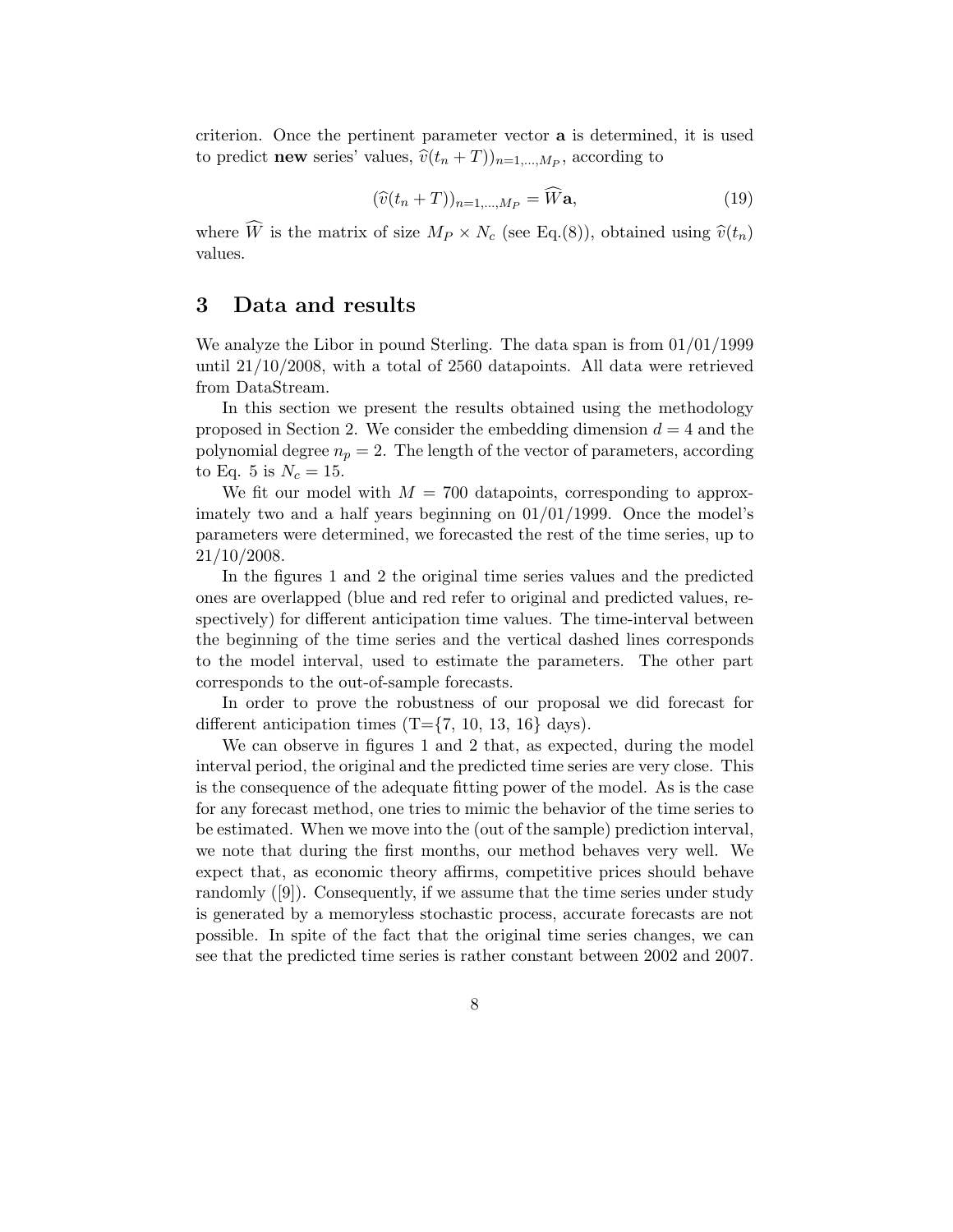

Figure 1: Original and forecasted time series for different anticipation times

This is the consequence of the stochastic nature of the original time series. The prediction performance is very poor. In addition, the distance between the original and the predicted series in this period increases monotonically with the anticipation time, as expected. Surprisingly enough, beginning with 2007, our model begins to fit real data very well. Predicted time series moves *pari passu* with the original one, even during the large increases during 2008. A similar analysis can be done with reference to figure 3. In that figure, we display the relative mean square error between the original and forecasted time series, year by year.

What could make the same model to change its forecast accuracy in such dramatic fashion? According to Wold's theorem ([13]), a time series can be separated into a deterministic part and an stochastic part. If the stochastic part dominates the behavior of the time series, forecast is unsuccessful. This is what we can observe between 2002 and the end of 2006. On the contrary, beginning in 2007, and until the end of 2008, prediction becomes very ac-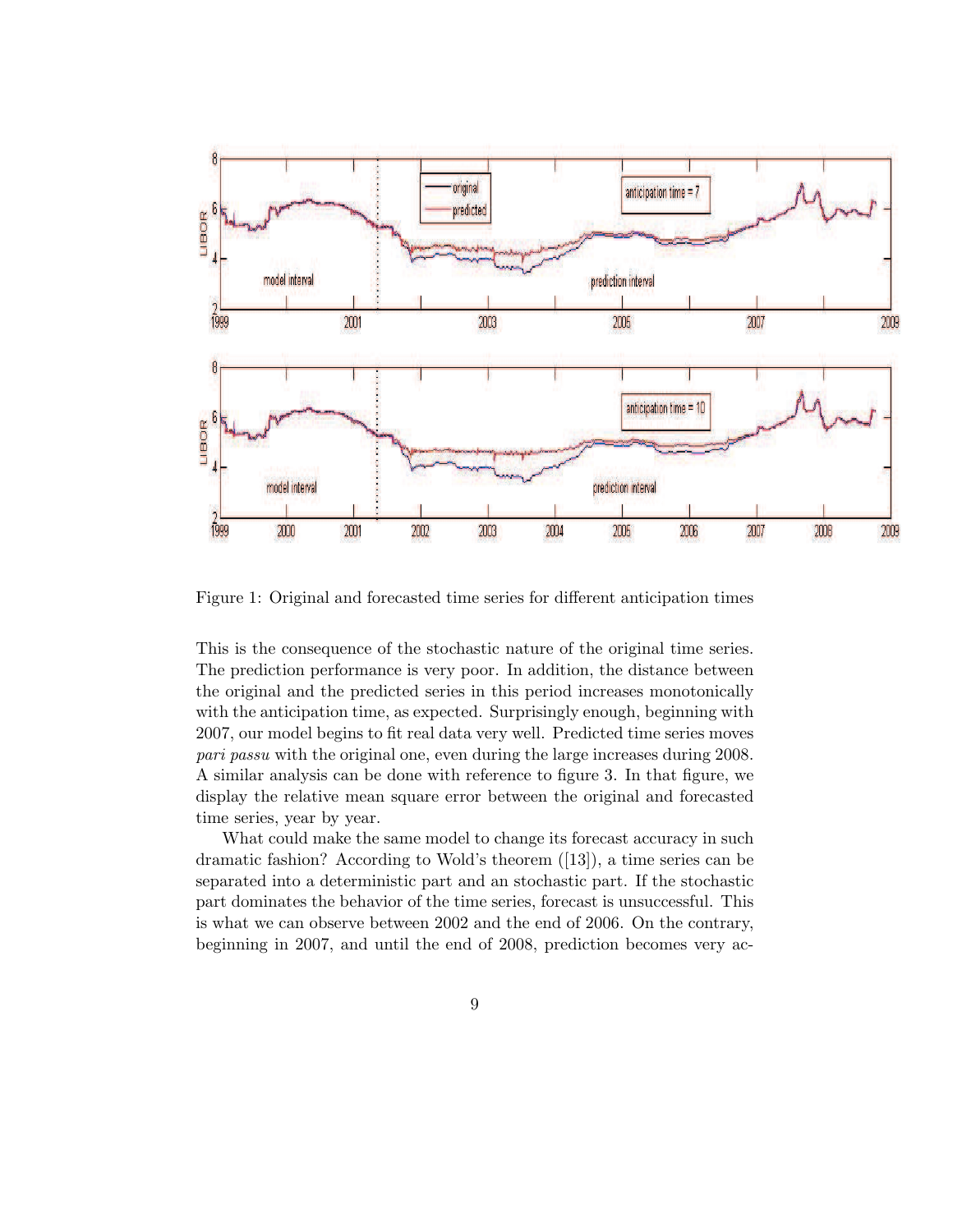

Figure 2: Original and forecasted time series for different anticipation times

curate. Given that the prediction model is the same for both periods, we conjecture that the time series is dominated by a deterministic process in the last of the two periods. Recalling the literature review of Section 1, we can state that this result is an indirect proof of LIBOR manipulation. We emphasize that such "manipulation" necessarily comprises the contamination of the time series with a deterministic device, which was detected by the MaxEnt model.

# 4 Conclusions

In this paper we present a novel prediction method based on the MaxEnt principle. Taking into account its previous performance ([7]), we believe it is suitable for the study of the "Libor Case". We study Libor time series between 1999 until 2009. Based on the prediction accuracy of our method, we are able to detect two distinctive regimes. The first one, extends be-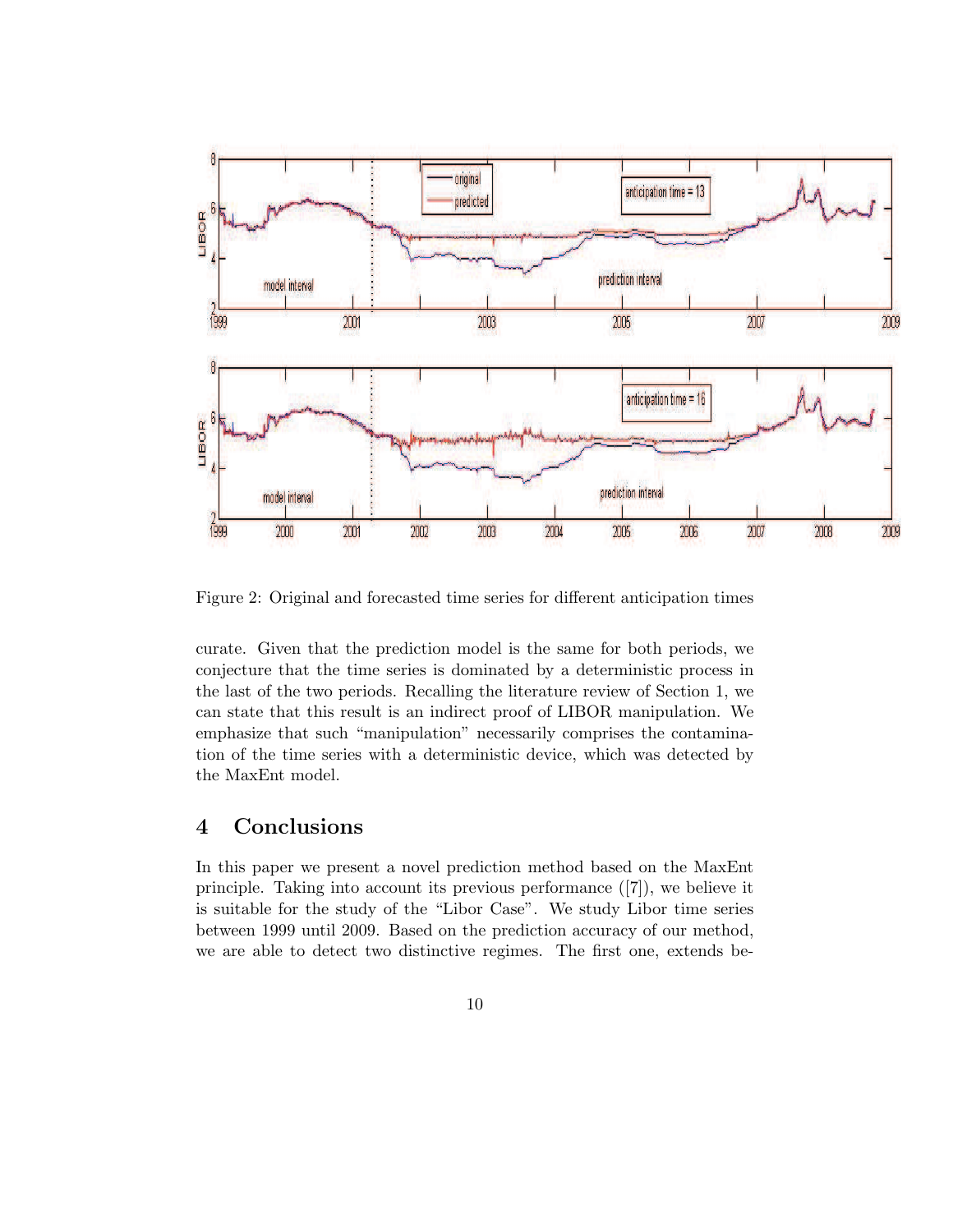

Figure 3: Relative mean square errors

tween 2002 and the end of 2006. In this period the time series behaves as predicted by standard economic theory, reflecting the random character of prices in competitive environments. The prediction power is, consequently, poor. The second time-period spans 2007 and 2008. In this period the time series changes its regime, moving to a more predictable one. We can safely think that a deterministic device was introduce into the Libor setting. This situation takes place at the time that what was called by the newspapers as the "Libor manipulation" one. As a consequence, our paper is able to detect such manipulation, using exclusively data from Libor time series. We would like to emphasize the relevance of advanced statistical models in market's watch mechanisms. Our results could be of interest to surveillance authorities, given the importance of fair market conditions in free market economies.

# References

- [1] Rosa Abrantes-Metz and D. Daniel Sokol. The lessons from libor for detection and deterrence of cartel wrongdoing. *Harvard Business Law Review Online*, 3:10–16, 2012. http://www.hblr.org/2012/10/ the-lessons-from-libor-for-detection-and-deterrence-of-cartel-wrongdoing/.
- [2] Rosa M. Abrantes-Metz, Sofia B. Villas-Boas, and George Judge. Tracking the libor rate. *Applied Economics Letters*, 18(10):893–899, 2011.
- [3] Bank For International Settlements. Statistical release. otc derivatives statistics at end-december 2013. monetary and economic department. http://www.bis.org/publ/otc\_hy1405.pdf, 2014.